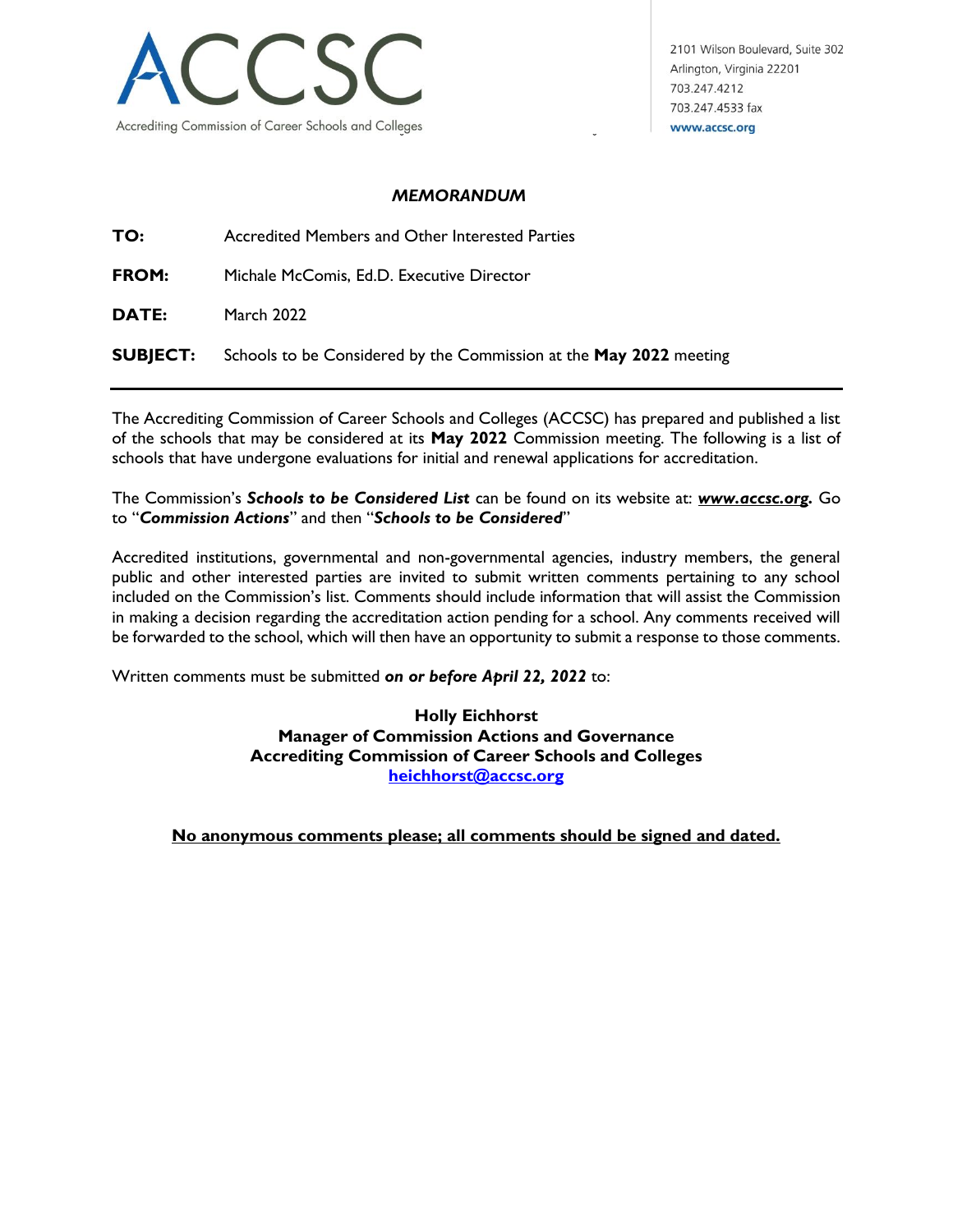

## **May 2022 Schools to be Considered List**

## **INITIAL APPLICANTS**

| SCH#    | <b>SCHOOL</b>                                | <b>CITY</b>        | <b>ST</b> |
|---------|----------------------------------------------|--------------------|-----------|
| M072638 | California Science and Technology University | <b>Milpitas</b>    | СA        |
| M073203 | South Texas Vocational Technical Institute   | Weslaco            | ΤХ        |
| B073204 | South Texas Vocational Technical Institute   | <b>Brownsville</b> | тх        |

## **RENEWAL APPLICANTS**

| SCH#    | <b>SCHOOL</b>                              | <b>CITY</b>         | <b>ST</b> |
|---------|--------------------------------------------|---------------------|-----------|
| M070382 | American Institute of Alternative Medicine | Columbus            | OH        |
| M070466 | <b>ATI College</b>                         | Whittier            | CA        |
| M059174 | Capri College                              | Dubuque             | IA        |
| M070336 | <b>Careers Unlimited</b>                   | Orem                | UT        |
| M001271 | Catherine Hinds Institute of Esthetics     | Woburn              | MA        |
| M072511 | Central Pennsylvania Diesel Institute      | Liverpool           | PA        |
| B072334 | Cleveland Institute of Medical Massage     | Middleburg          | <b>OH</b> |
| M000794 | College of Hair Design                     | Lincoln             | NE        |
| M056615 | <b>Colorado School of Trades</b>           | Lakewood            | <b>CO</b> |
| B072796 | <b>Columbus School of Medical Massage</b>  | Columbus            | <b>OH</b> |
| M072239 | <b>Compass College of Cinematic Arts</b>   | <b>Grand Rapids</b> | MI        |
| M143700 | <b>Concorde Career College</b>             | Kansas City         | <b>KS</b> |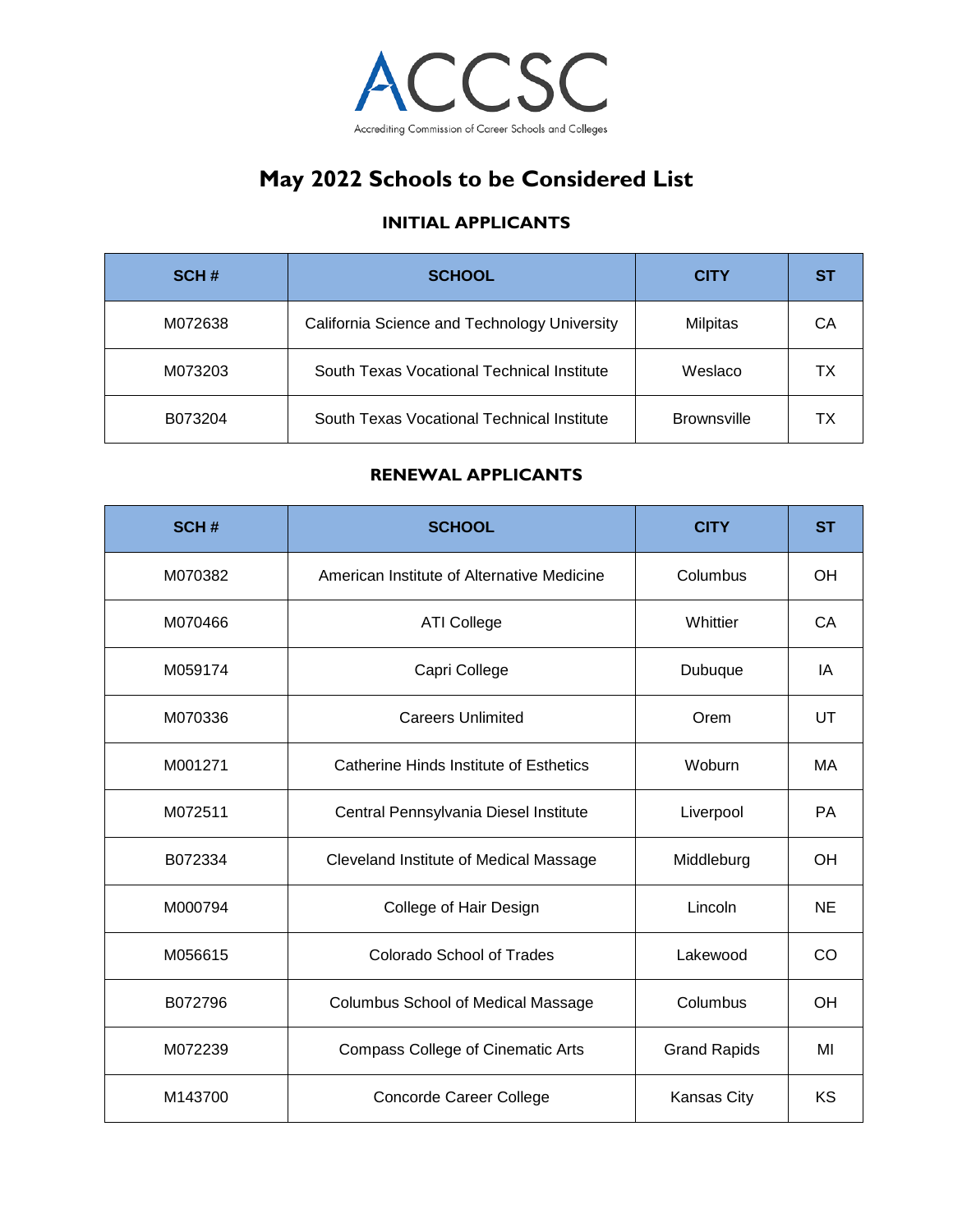

| B072783 | Daymar College                                   | Murfreesboro         | TN             |
|---------|--------------------------------------------------|----------------------|----------------|
| B072781 | Daymar College                                   | Columbus             | OH             |
| B072784 | Daymar College                                   | Nashville            | <b>TN</b>      |
| M070473 | DigiPen Institute of Technology                  | Redmond              | <b>WA</b>      |
| M073108 | <b>Eastwick College</b>                          | Ramsey               | <b>NJ</b>      |
| M001561 | <b>Hallmark University</b>                       | San Antonio          | <b>TX</b>      |
| M070547 | <b>Healthcare Training Institute</b>             | Union                | <b>NJ</b>      |
| B072486 | Hussain College                                  | Los Angeles          | CA             |
| B072782 | <b>Hussian College</b>                           | Clarksville          | <b>TN</b>      |
| M058993 | Institute of Technology                          | Clovis               | CA             |
| M072293 | <b>InterAmerican Technical</b>                   | Miami                | FL             |
| M070539 | IYRS School of Technology & Trades               | Newport              | R <sub>l</sub> |
| M072302 | Kentucky Horseshoeing School                     | Richmond             | KY             |
| M073042 | <b>Laurel Technical Institute</b>                | Hermitage            | PA             |
| B000261 | Lincoln College of Technology                    | <b>Grand Prairie</b> | <b>TX</b>      |
| M000195 | <b>Lincoln College of Technology</b>             | Indianapolis         | IN             |
| M072301 | Merryfield School of Pet Grooming                | Fort Lauderdale      | <b>FL</b>      |
| M000757 | MIAT College of Technology                       | Canton               | MI             |
| M001344 | Miller-Motte College<br>(Formerly Platt College) | Tulsa                | OK             |